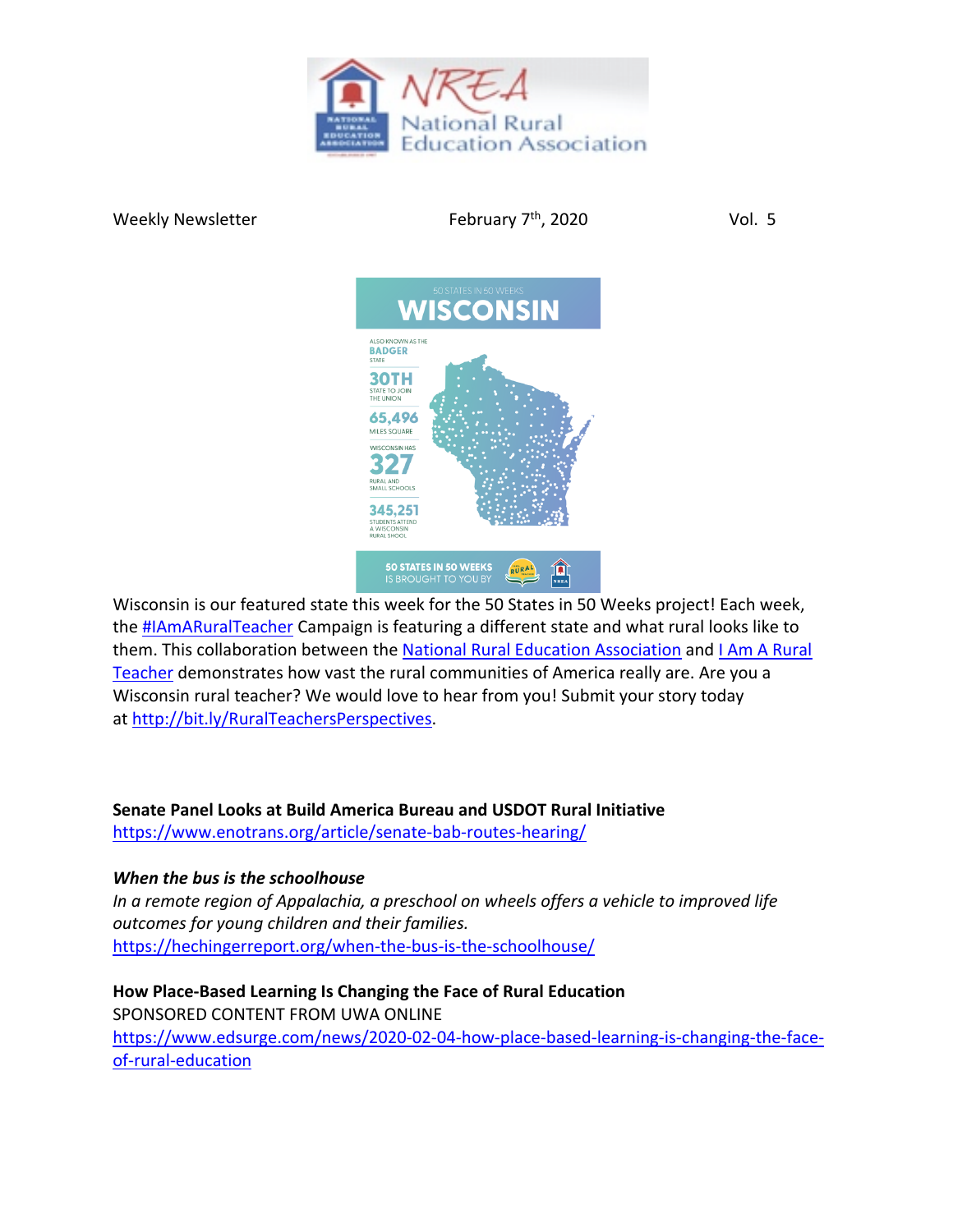

**The Reading Resource Project is an ongoing program that runs throughout the year. The program distributes high quality, softcover books for Read Across America Day, National Drop Everything and Read Day, Children's Book Week, International Children's Book Day, and other Literacy Programs.** Reading Resource Project books are 100 book sets. Any literacy-based effort qualifies for these books. You do not have to be a school or teacher. Reading Resource Project books are available in a limited quantity on a first come, first served basis. Each 100-book set will contain a variety of at least 10 different titles. Recipients merely pay shipping, handling, and administrative costs, which is only \$0.88 cents per softcover book (\$88.00 per set of 100 books). https://www.lefbooks.org/

**Join Bloomberg Government analysts** as they provide an overview of President Donald Trump's fiscal 2021 budget request, set to be released on Feb. 10\*. This webinar will examine proposed increases and cuts to federal agencies, discuss new initiatives and programs on the chopping block, and will be a chance to have your questions answered by our team of analysts. 2021 President's Budget Webinar

**U.S. Secretary of Education Betsy DeVos Announces New Flexibility for States to Better Meet** 

## **the Needs of Students, Local Communities**

https://www.ed.gov/news/press-releases/us-secretary-education-betsy-devos-announcesnew-flexibility-states-better-meet-needs-students-localcommunities?utm\_content=&utm\_medium=email&utm\_name=&utm\_source=govdelivery&ut  $m$  term=

**'Response to Deep Disadvantage Has to Start with Listening,' Says Scholar by Jan Pytalski** https://www.100daysinappalachia.com/2020/02/response-to-deep-disadvantage-has-to-startwith-listening-says-scholar/

## **Thinking about Teaching...**

Teaching is by far one of the most intellectually rewarding, emotionally challenging, and physically exhausting careers in the world. This book explores the thoughts that author Casey T. Jakubowski, PhD has on a wide range of education-related topics. Seeking to give voice to rural education, in this unstable time, and reflecting on a wide of research and experiences, this work offers all educators, from the beginning, all the way to the end, a reflective voice to channel their own experiences against and with on their journey.

https://www.amazon.in/Casey-T-Jakubowski/e/B0846883RR/ref=ntt\_dp\_epwbk\_0

NREA official Podcast: https://nrea.simplecast.com/